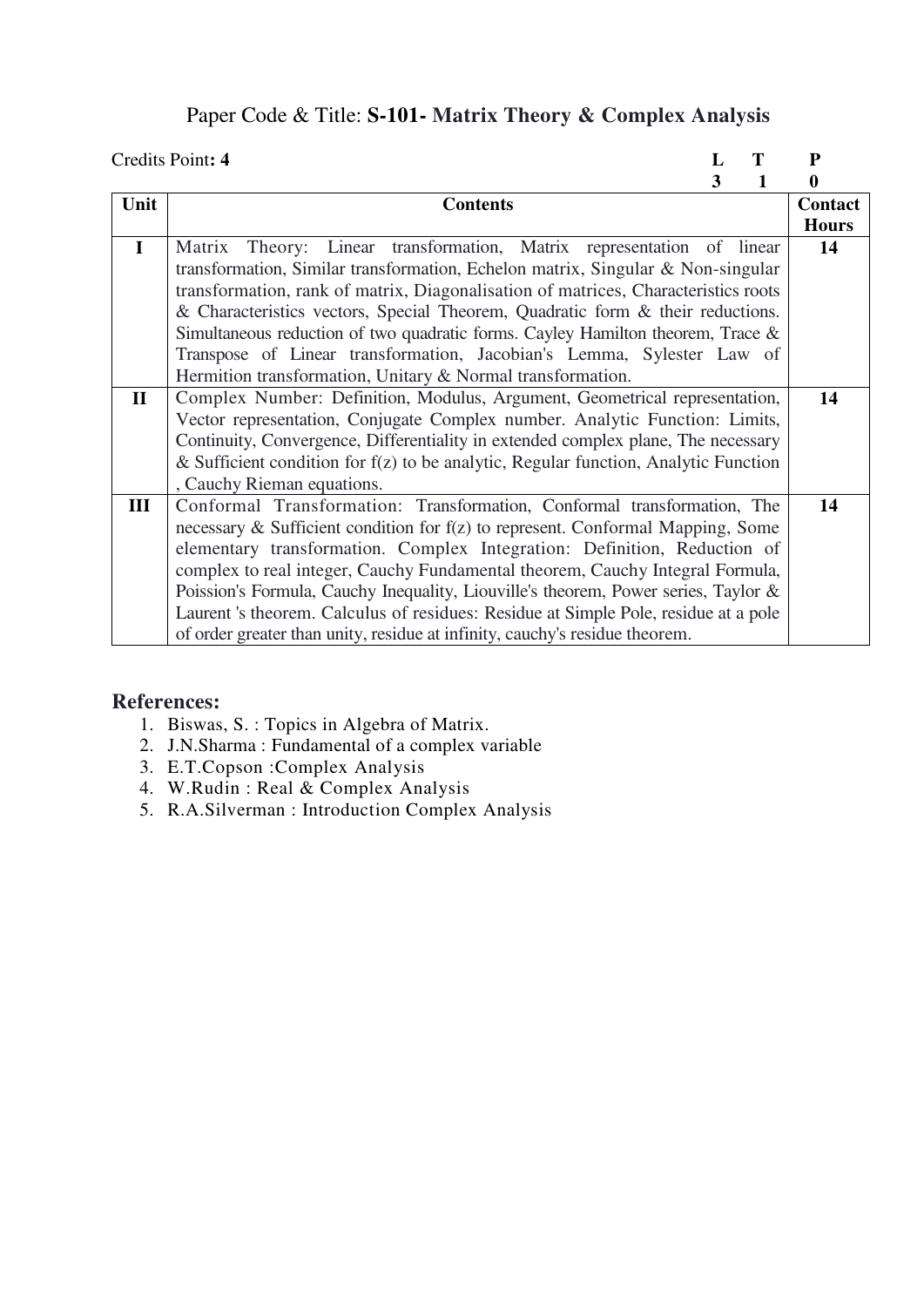# Paper Code & Title: **S-102- Probability Theory and Probability Distribution**

|              | Credits Point: 4                                                                    |   | P            |
|--------------|-------------------------------------------------------------------------------------|---|--------------|
|              |                                                                                     | 3 | 0            |
| Unit         | <b>Contents</b>                                                                     |   | Contact      |
|              |                                                                                     |   | <b>Hours</b> |
| $\mathbf I$  | Concept of Probability: Different definition. Classical or Empirical or Statistical |   | 14           |
|              | definitions of probability, Axiomatic definition of probability, Fundamental rules  |   |              |
|              | of probability for composite events, Combinational, Baye's Theorem.                 |   |              |
|              | Independent of events. Random variables (r.v.). Discrete and Continuous random      |   |              |
|              | variables. Probability Distribution of Random variables, Expectation.               |   |              |
|              | Properties of Expectation. Moments, Central Moments, Ordinary Moments.              |   |              |
|              | Chebyshev's Inequality, Moment's Inequalities involving Beta Coefficients.          |   |              |
| $\mathbf{I}$ | Moments Generating Function (m.g.f). Properties of m.g.f.,                          |   | 14           |
|              | Probability generating function(p.g.f.), Characteristic Function $(c,f)$ of a       |   |              |
|              | random Variables, Properties of c.f., transformation of random Variables,           |   |              |
|              | Marginal and Conditional Distributions. Correlation and Regression analysis,        |   |              |
|              | Multiple correlation coefficients, Partial correlation coefficient.                 |   |              |
| Ш            | Basic Probability Distribution: Uniform Distribution, Poisson Distribution,         |   | 14           |
|              | Geometric Distribution, Negative Binomial and Multinormal Distributions,            |   |              |
|              | Rectangular. Normal, Beta, Cauchy, Laplace, Exponentional Distributions             |   |              |
|              | and their properties, m.g.f., p.g.f., c.f., and Recurrence relation for Moments and |   |              |
|              | problems based on them.                                                             |   |              |

- 1. Goon Gupta & Das Gupta : An Outline of Statistical theory Vol. II
- 2. Meyers Paul: An Introduction to Probability Theory Vol. I Second Edition
- 3. Feller W.: An Introduction to Probability Theory Vol. I Second Edition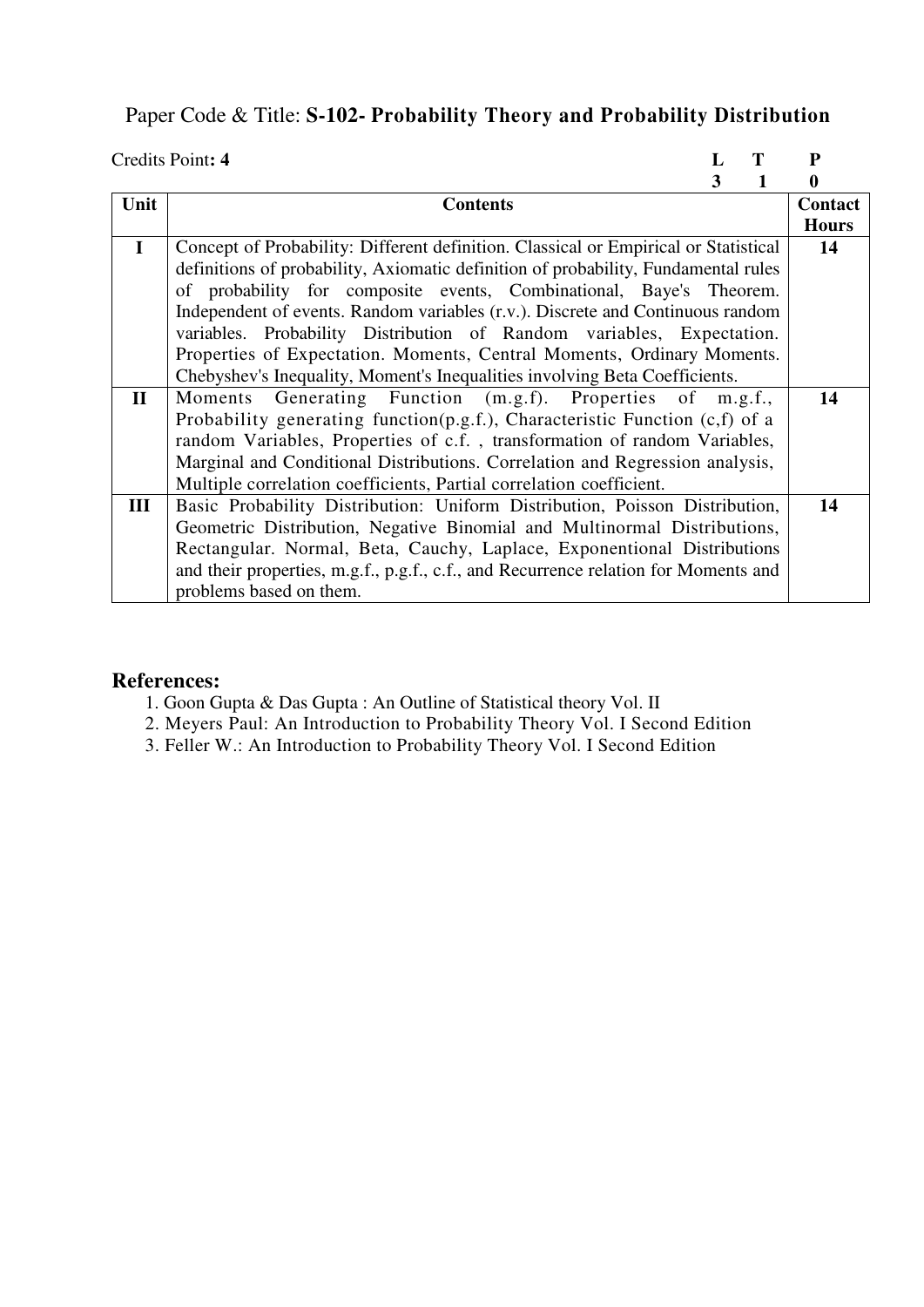### Paper Code & Title: **S-103- Statistical Methodology**

|              | Credits Point: 4                                                                                          |   |              |
|--------------|-----------------------------------------------------------------------------------------------------------|---|--------------|
|              |                                                                                                           | 3 | 0            |
| Unit         | <b>Contents</b>                                                                                           |   | Contact      |
|              |                                                                                                           |   | <b>Hours</b> |
|              | Limit Theorem. Central Limit Theorem (C.L.T.), and Lindberg Levy from CLT,                                |   | 14           |
|              | Chebyshev's Inequality.                                                                                   |   |              |
| $\mathbf{I}$ | Chi-Square distribution, Chi-Square Goodness of Fit, Application of Chi-Square                            |   | 14           |
|              | distribution, Recurrence relation for moments of Chi-Square, Properties of Chi-Square                     |   |              |
|              | distribution, Students t-distribution, Application of t-distribution, F-distribution, Inter               |   |              |
|              | relationship between Chi-Square, t and F-distributions, Properties of F-distribution.                     |   |              |
| Ш            | Sampling distribution of Mean and Variance, Sampling distribution of Sample                               |   | 14           |
|              | Correlation when population coefficient when population correlation coefficient p                         |   |              |
|              | ( $p=0$ ) Equal to zero. Order Statistics, Distribution of $X_{(n)}R^{ui}$ Order distribution of smallest |   |              |
|              | Order Statistics X(1), Distribution of largest Order Statistics.                                          |   |              |

- 1. Goon Gupta & Das Gupta : An Out Line of Statistical Theory Vol. -- I
- 2. Spiegel, MA. : Theory and Problems of Probability and Statistical ( Schaum's Outline Series)
- 3. Hogg & Craig : An Introduction to Theory of Statistics
- 4. Mood and Grabill : An Introduction to Theory of Statistics
- 5. David : Order Statistics ( John Wiley Publication)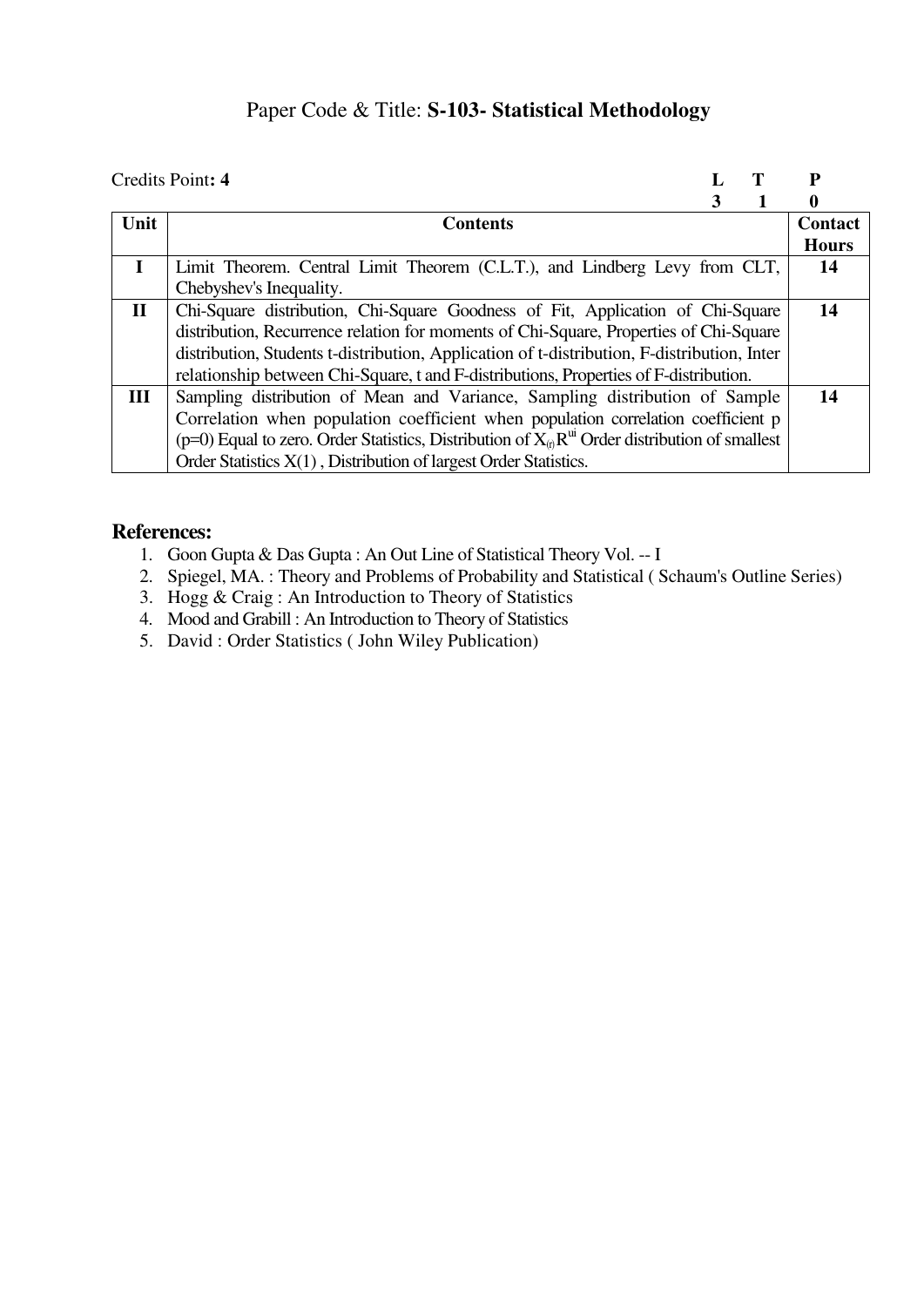# Paper Code & Title: **S-104- Measure Theory and Analysis**

|              | Credits Point: 4                                                                 |   |              |
|--------------|----------------------------------------------------------------------------------|---|--------------|
|              |                                                                                  | 3 | 0            |
| Unit         | <b>Contents</b>                                                                  |   | Contact      |
|              |                                                                                  |   | <b>Hours</b> |
|              | Basic Concept of Sets, measure, Measurable Sets, Lebesgue Measure of a Set,      |   | -14          |
|              | exterior & Interior measure, measurable space, measurable functions, equivalent  |   |              |
|              | function, Simple Function,                                                       |   |              |
| $\mathbf{I}$ | Lebesgue Measurable functions, Characteristic function, Lebesgue integral of a   |   | 14           |
|              | function , first mean value theorem, conversions of measure, Uniform             |   |              |
|              | Convergence, Reisz Theorem, D.F. Egor's Theorem,                                 |   |              |
| III          | Extension of a measure, Continuous $\&$ absolute continuous function, indefinite |   | 14           |
|              | integral differential function, increasing & decreasing function, function of    |   |              |
|              | bounded variation.                                                               |   |              |

### **References:**

1. Measure theory by P. R. Halmos

2. Measure Theory by K. P. Gupta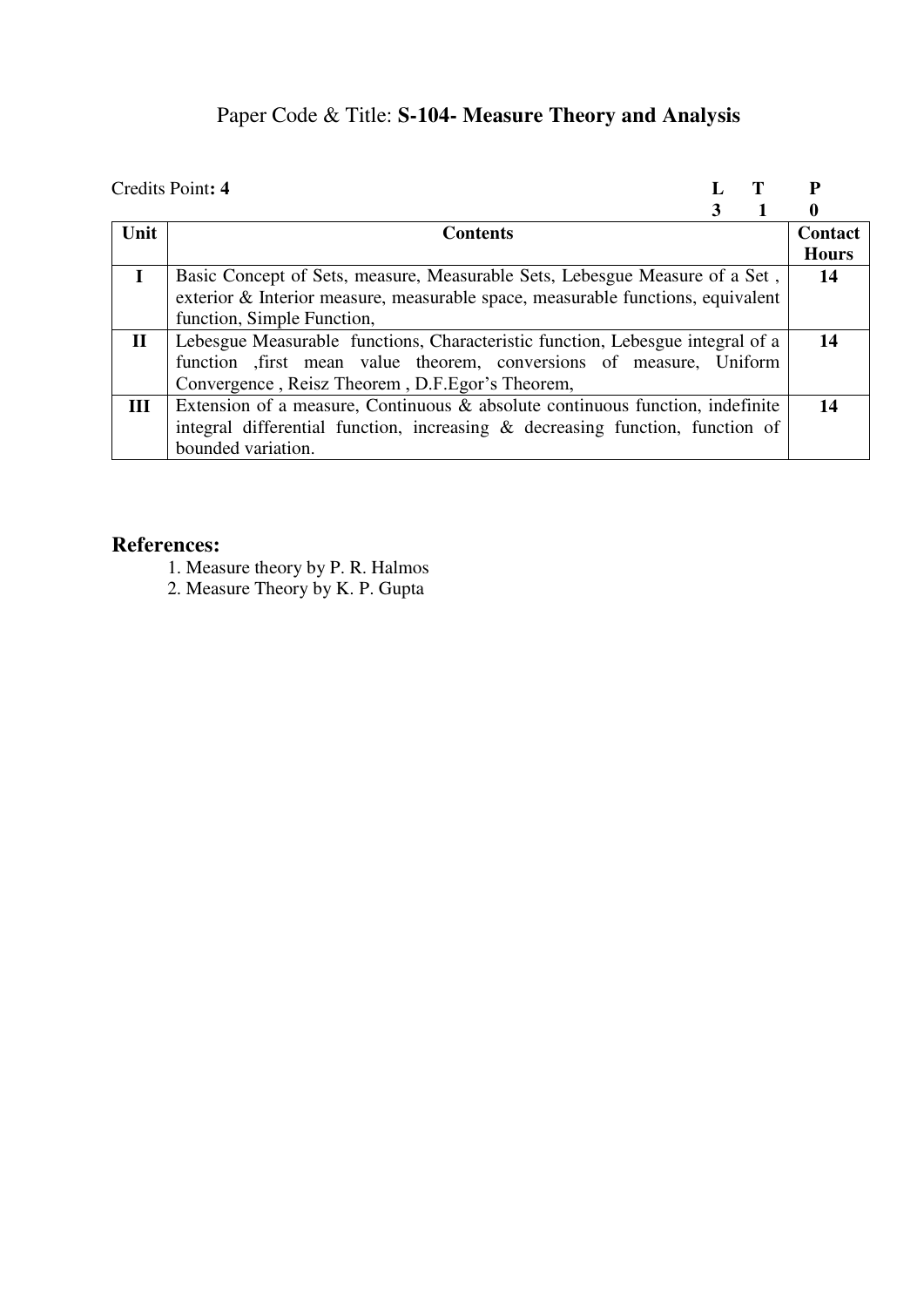### Paper Code & Title: **S-105- Computer Fundamental & 'C' Language** Credits Point: 4

|              | 3                                                                                 |                |
|--------------|-----------------------------------------------------------------------------------|----------------|
| Unit         | <b>Contents</b>                                                                   | <b>Contact</b> |
|              |                                                                                   | <b>Hours</b>   |
| $\mathbf I$  | Number System, Boolean algebra, Basic concept of computer Organization Flow       | 14             |
|              | Chart, Algorithm, Basics of Operating System (DOS, Windows, UNIX). 'C'            |                |
|              | Language: Introduction to algorithms, Flow Charts, Tracing Flow Charts,           |                |
|              | Problem solving method need for computer language. Reading programs written       |                |
|              | in C language. C character set, Identifies and Keywords.                          |                |
| $\mathbf{I}$ | Data types, Declarations, Expression, Statement and Symbolic Constants, Input-    | 14             |
|              | Output: getchar, putchar, scanf, printf, gets, puts, functions, Pre-Processor     |                |
|              | Command: # include. main. preparing and running a C program.                      |                |
| Ш            | Operators & Expressions: Arithmetic. Unary and Logical, Bitwise, Assignment       | 14             |
|              | and Conditional operator, Library functions. Control statements. While, Do-       |                |
|              | While, For Statement, Nested loops. if else, switch, Multi Dimensional Arrays,    |                |
|              | Structure, Pointers: Declaration, Passing to a function, Operation's on pointers, |                |
|              | Data & Files.                                                                     |                |

- 1. Computer Fundamental by D.P. Nagpal
- 2. Programming in 'C' by R. Hutchison
- 3. Computer Programming in 'C' by V. Rajaram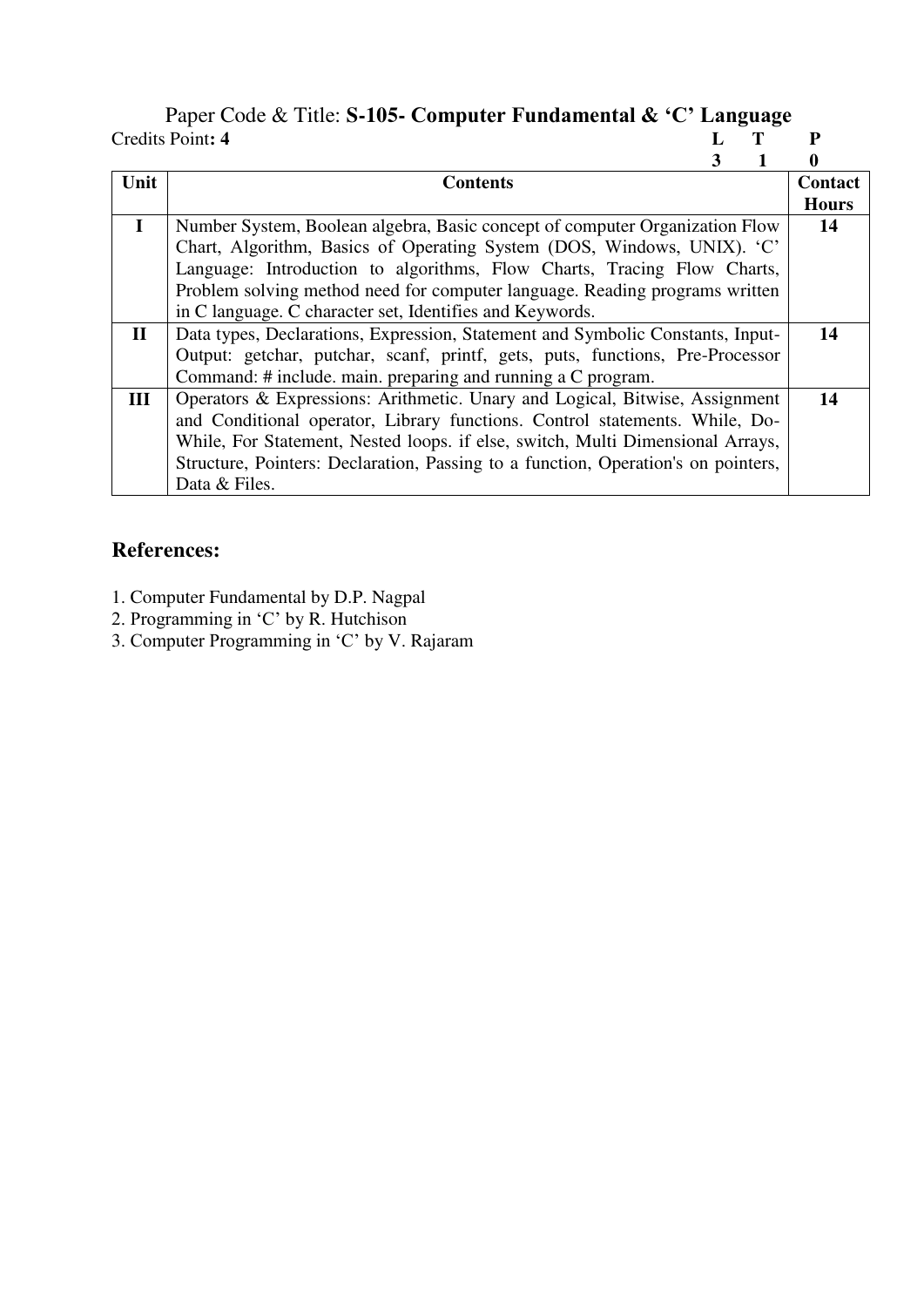### Paper Code & Title: **S-201- Statistical Inference**

|              | Credits Point: 4                                                                    | L |   | P            |
|--------------|-------------------------------------------------------------------------------------|---|---|--------------|
|              |                                                                                     | 3 | 1 | 0            |
| Unit         | <b>Contents</b>                                                                     |   |   | Contact      |
|              |                                                                                     |   |   | <b>Hours</b> |
| $\mathbf{I}$ | Parameter and Statistics. Estimator and Estimate, Criteria for a good Estimator,    |   |   | 14           |
|              | Consistency. Sufficency condition for Consistency, Properties of Consistent         |   |   |              |
|              | Estimator and problem based or consistency, Unbiasedness, Minimum Variance          |   |   |              |
|              | Unbiased Estimator (MVUE), Efficiencg Theorem on MVU estimator, Cramer              |   |   |              |
|              | Rao's Inequality, Condition for equality C-R                                        |   |   |              |
| $\mathbf{I}$ | Minimum variance Bound Estimator (MVB Estimator) and problem based on               |   |   | 14           |
|              | C-R inequali4j, Sufficiency - Fisher's Neyman Theorem, Factorization Theorem        |   |   |              |
|              | and problem on Sufficiency Completeness, Complete Sufficient Statistics, Rao-       |   |   |              |
|              | Blackwell Theorem, Lehman Scefret6 theorem, Problem based on Compete                |   |   |              |
|              | ness, Method of Estimation, Method of Maximum Likelihood(MLE), Properties           |   |   |              |
|              | of Maximum Likelihood Estimator and their proof, Methodo, J Moments,                |   |   |              |
|              | Method of Least Square, Method of Minimum Chi-Square and Modified Chi-              |   |   |              |
|              | Squ?re., Interval Estimation. Confidence Interval and Confidence Coefficient.       |   |   |              |
| III          | Testing Of Hypothesis. Sample and Composite Hypothesis, Critical Region,            |   |   | 14           |
|              | Two- kinds of error, Type I error and type!, error, Probability of type I error and |   |   |              |
|              | Type II error, Power of a Test, Most Powerful critical region or Best Critical      |   |   |              |
|              | Region (B.C.R.), Uniformly Most Powerful critical Region (U.M.P. 1. Neymecri        |   |   |              |
|              | Pearson Lemma, Unbiased Test, Uniformly Most Powerful Unbiased Test (               |   |   |              |
|              | U.M.P.U)                                                                            |   |   |              |

- 1. Goon Gupta & Das Gupta : An Outline of Statistical Theory Vol. II
- 2. Hogg & Craig : Introduction to Mathematical Statistics
- 3. Kendall & Stuart : Advance Theory of Statistics Vol. II
- 4. Wilks, S.S. : Mathematical Stastistics
- 5. Cramer II : Mathematical Statistics
- 6. Lehman : Testing of Statistical Hypothesis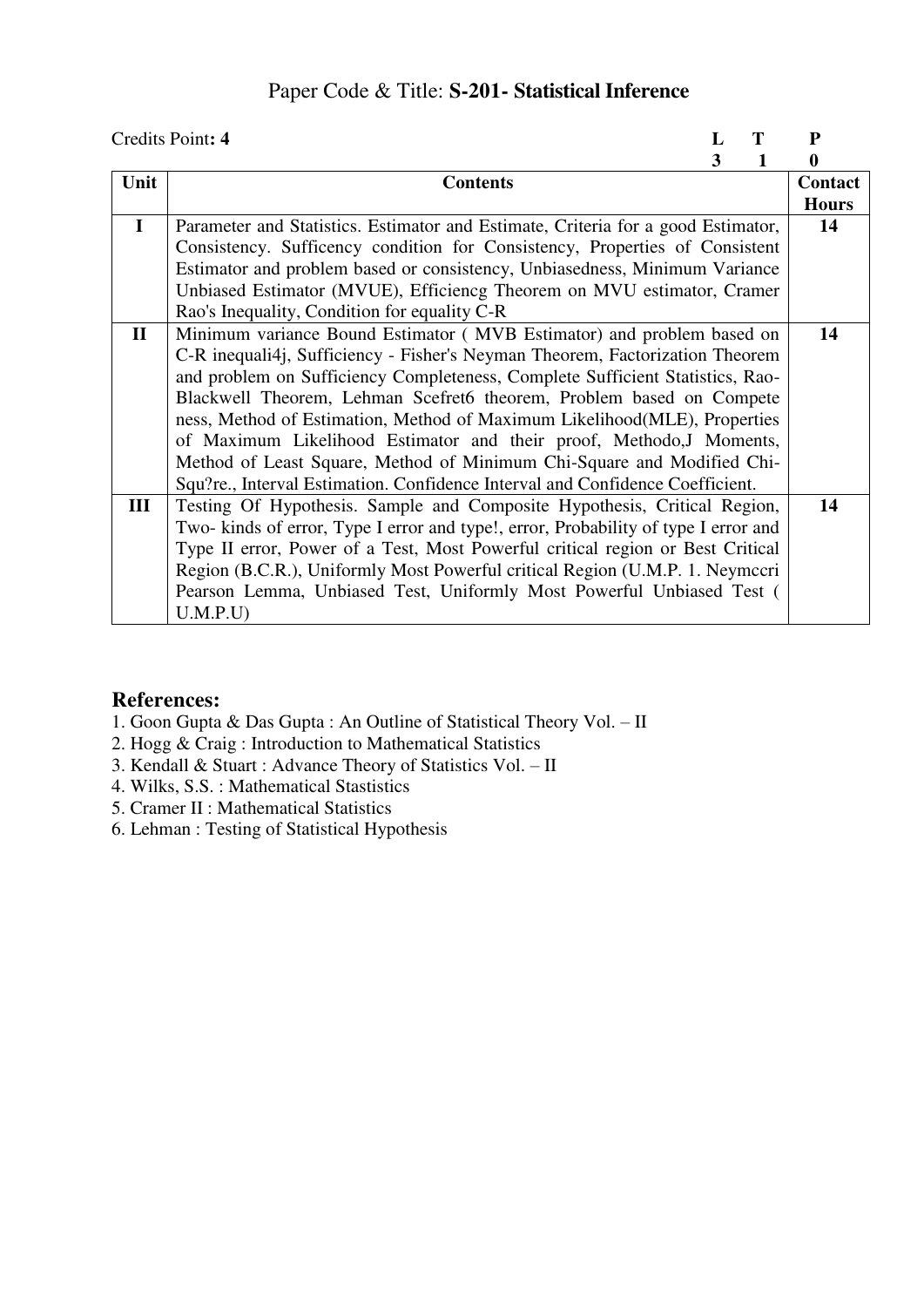# Paper Code & Title: **S-202- Sampling Technique**

|              | Credits Point: 4                                                                                                                                                                                                                                                                                                                                                                                                                                                                                                                                                                                                                                                                                                                                                                                                                                                                                                                                                                                                                                                        | L            | T        | ${\bf P}$               |
|--------------|-------------------------------------------------------------------------------------------------------------------------------------------------------------------------------------------------------------------------------------------------------------------------------------------------------------------------------------------------------------------------------------------------------------------------------------------------------------------------------------------------------------------------------------------------------------------------------------------------------------------------------------------------------------------------------------------------------------------------------------------------------------------------------------------------------------------------------------------------------------------------------------------------------------------------------------------------------------------------------------------------------------------------------------------------------------------------|--------------|----------|-------------------------|
|              |                                                                                                                                                                                                                                                                                                                                                                                                                                                                                                                                                                                                                                                                                                                                                                                                                                                                                                                                                                                                                                                                         | $\mathbf{3}$ | 1        | 0                       |
| Unit         | <b>Contents</b>                                                                                                                                                                                                                                                                                                                                                                                                                                                                                                                                                                                                                                                                                                                                                                                                                                                                                                                                                                                                                                                         |              |          | Contact<br><b>Hours</b> |
| $\mathbf I$  | 'Distinction between census and sample survey, Advantage of sampling<br>methods, Role of sampling theory, Probability sampling. Bias and its effects,<br>sample frame and sampling fraction. Sampling and non-sampling errors.<br>Sampling random sampling with and without replacement technique of<br>selection a sample random sample, Notation and terminology, Estimation of<br>population total and population Mean, Variance and standard error of the<br>estimation.                                                                                                                                                                                                                                                                                                                                                                                                                                                                                                                                                                                            |              |          | 14                      |
| $\mathbf{I}$ | Sampling: Introduction. Definition<br>Stratified<br>of<br>strata.<br>Stratification, and uses of Stratified Sampling, Stratified Random Sampling.<br>Notation and Terminology. Estimation of population total population mean.<br>Variance and standard error of the estimation,. Allocation of sampling size.<br>(a) Equal allocation<br>(b) Proportion allocation<br>(c) Nernan allocation or optimization allocation Variance of the estimation<br>for the above cases.<br>Systematic Sampling: Introduction and definition. Estimation<br>population total and population mean, Variance and standard error of the<br>estimates. Comparison of systematic sampling and simple random sampling<br>without replacement (SRSWOR), Systematic sampling vs. Stratified sampling.                                                                                                                                                                                                                                                                                         | Principal    | of<br>of | 14                      |
| III          | Ratio Method of Estimation: Ratio estimate, Expected value of the ratio<br>estimate, First and Second approximation to the expected value of the estimate,<br>Variance of the Ratio Estimate, An optimum property of the Ratio Estimate,<br>Efficiency of the Ratio Estimate, Ratio Estimate in Stratified sampling, The<br>two-phase or double sampling, Sampling with varying probabilities -Ratio<br>Estimate and its variance. Regression Method of Estimation : Simple<br>Regression Estimation, Expected Value of the Regression estimate, Variance of<br>the Simple Regression Estimate, Conditions Under which the Simple Regression<br>Estimate is Optimum, Comparison of Simple Regression Estimate with Ratio<br>Estimate and the Simple Unbiased Estimate, Comparison of Simple Regression<br>Estimate with Stratified Sampling, Double Sampling, Cluster Sampling,<br>Efficiency of Cluster Sampling, Efficiency of Cluster Sampling in terms of<br>Intra Class Correlation Equal Cluster and Unequal cluster, Sub - Sampling and<br>Two - Stage Sampling. |              |          | 14                      |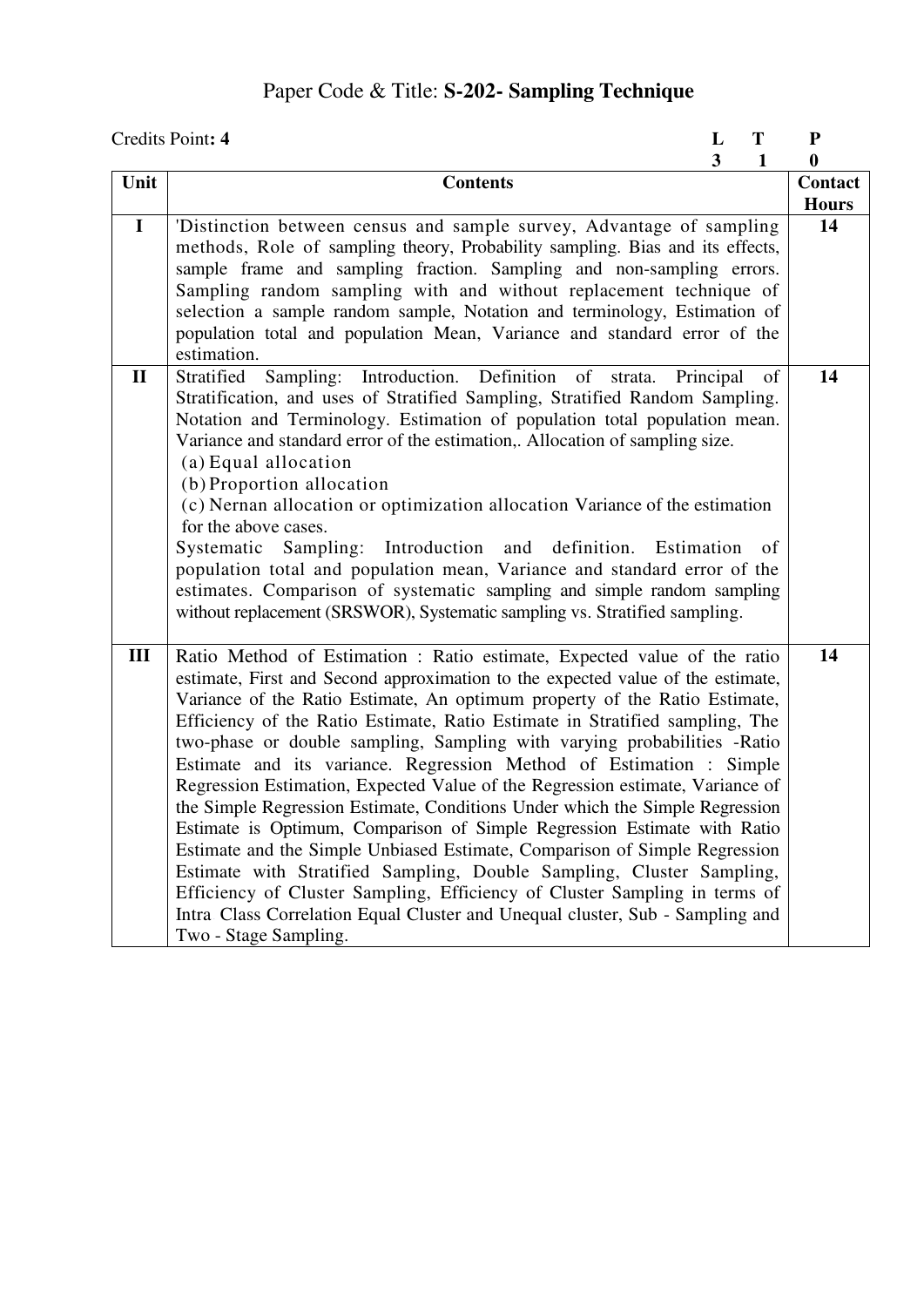# Paper Code & Title: **S-203- Computer Oriented Numerical Analysis**

|              | Credits Point: 4                                                                                                                                       | L                       | T | P            |
|--------------|--------------------------------------------------------------------------------------------------------------------------------------------------------|-------------------------|---|--------------|
|              |                                                                                                                                                        | $\overline{\mathbf{3}}$ | 1 | $\mathbf{0}$ |
| Unit         | <b>Contents</b>                                                                                                                                        |                         |   | Contact      |
|              |                                                                                                                                                        |                         |   | <b>Hours</b> |
| $\mathbf{I}$ | Computer of Algebraic and Transcendental Equation: Bisection Method.                                                                                   |                         |   | 14           |
|              | Iterative method Method of False Position, Netwon Raphson Method. Secant                                                                               |                         |   |              |
|              | Method and their Rate of Convergence. Muller Method. Giraffe's Root Squaring<br>Method. Lin- Baristow's Method. Program Algorithms for False Position. |                         |   |              |
|              | Secant, Bisection, Newton Raphson Methods. Interpolation: Finite difference.                                                                           |                         |   |              |
|              | Forward backward and Central difference, Symbolic relation and separation of                                                                           |                         |   |              |
|              | symbols. Factorial notations differences of a Polynomials, Newton formulae for                                                                         |                         |   |              |
|              | interpolation, Central difference formulae, Stiriling's formula, Bessel's Hermite's                                                                    |                         |   |              |
|              | formula, Interpolation with Cubic Splines Derivation of the governing equations                                                                        |                         |   |              |
|              | and condiations. Programs and Algorithms for Lagranges Method. Newton                                                                                  |                         |   |              |
|              | Interpolation.                                                                                                                                         |                         |   |              |
| $\mathbf{I}$ | Curve Fitting: Least Square curve fitting a straight. Nonlinear curve fitting,                                                                         |                         |   | 14           |
|              | Approximation of functions, Chebyshev Polynomials, Economization of Power                                                                              |                         |   |              |
|              | Series, Linear Difference equation Homogenous linear equation with constant                                                                            |                         |   |              |
|              | coefficient. Programs and algorithms for Least Square method. Numerical<br>Integration: Maximum & Minimum values of tabulated functions. Trapezoidal   |                         |   |              |
|              | rule, Simpsons 1/3, 3/8 Rule. Weddle's rule. Newton Cotes Integration formulae.                                                                        |                         |   |              |
|              | Legendre formulae. Lobatto Integration method. Programs and algorithms for                                                                             |                         |   |              |
|              | Trapezoidal rule, Simpsons rule.                                                                                                                       |                         |   |              |
| III          | Numerical Solution of Ordinary Differential Equations: Solution by Taylor's                                                                            |                         |   | 14           |
|              | series, Picard's method, Euler's method. Modified Eluer's method, Runge                                                                                |                         |   |              |
|              | method, Runge-Kutta Forth order method. Predictor Corrector method. Milliness                                                                          |                         |   |              |
|              | method finite difference method Simultaneous & Higher Order equation.                                                                                  |                         |   |              |
|              | Programs and algorithms Picard's method. Euler's method, Modified Euler's                                                                              |                         |   |              |
|              | method, Runge method Runge-Kutta fourth order method.                                                                                                  |                         |   |              |

- 1. Numerical Analysis by S.S. Sastry
- 2. Numerical Method by Iyenger Jain
- 3. Computer Oriented Numerical Method by Balguruswamy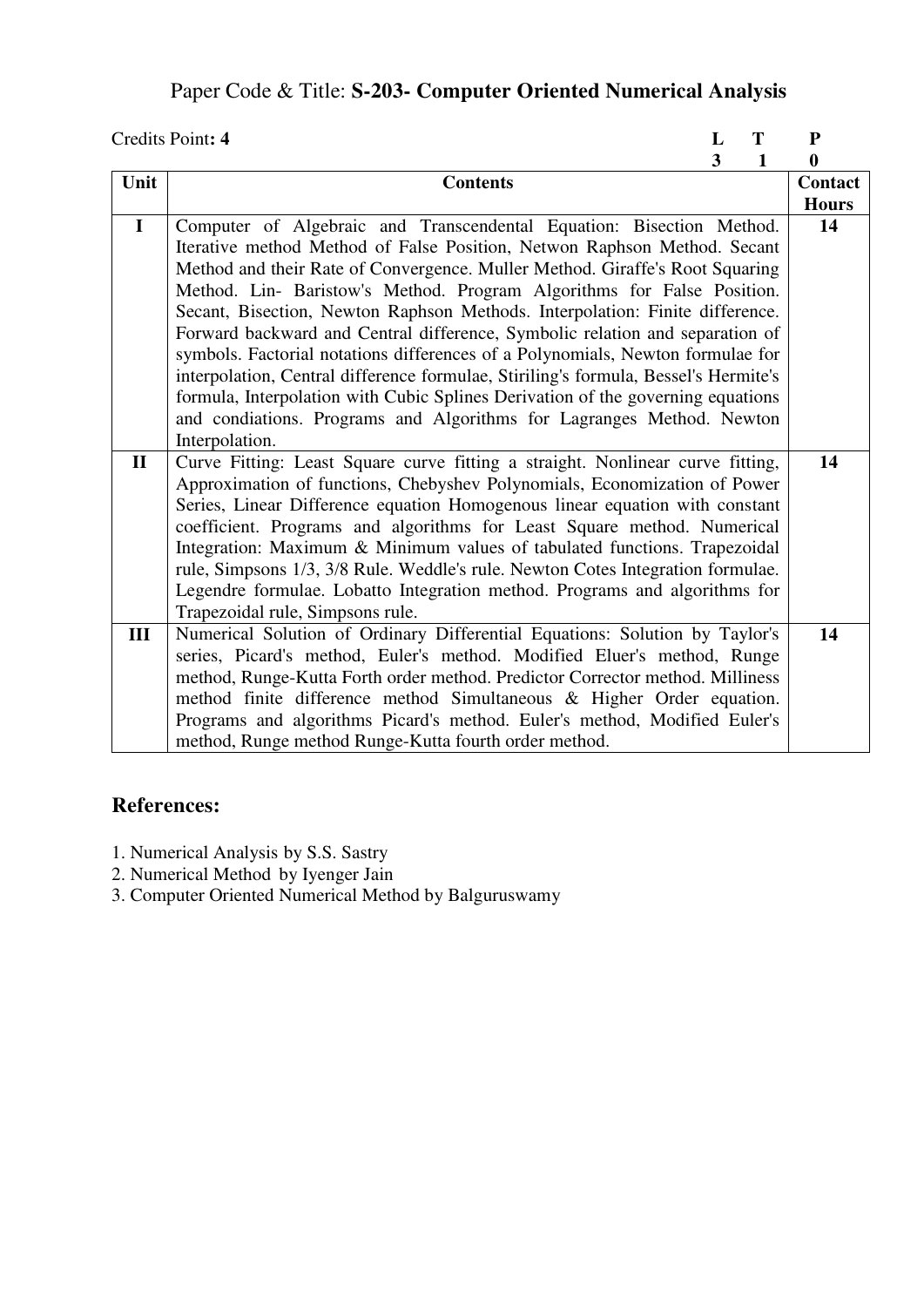### Paper Code & Title: **S-204- Design of Experiments & Linear Estimation**

|              | Credits Point: 4                                                                 |   | P              |
|--------------|----------------------------------------------------------------------------------|---|----------------|
|              |                                                                                  | 3 | 0              |
| Unit         | <b>Contents</b>                                                                  |   | <b>Contact</b> |
|              |                                                                                  |   | <b>Hours</b>   |
| $\mathbf I$  | Linear models of full rank and not full rank. Estimable functions, Least square  |   | 14             |
|              | and Generalized Least square Method of Estimation, Gauss Markoff Theorem,        |   |                |
|              | Analysis of variable in One — Way and Two — Way classification with one          |   |                |
|              | observations as well as equal observations in each cell.                         |   |                |
| $\mathbf{I}$ | Design of experiments, Principals of design of Experiments, Randomisation,       |   | 14             |
|              | Replication, Local Control, Completely Randomised Design (CRD),                  |   |                |
|              | Randomised Block Design (RBD), Latin Square Design (LSD).                        |   |                |
| III          | Missing Plot Analysis, Balanced Incomplete Block Design (BIBD),                  |   | 14             |
|              | Relationship between parameter of BIBD, Efficiency of BIBD with respect to       |   |                |
|              | RBD, Factorial Design $23$ and $2n$ factorial Design of Experiment, Confounding: |   |                |
|              | Partial Confounding in $23$ factorial Experiment (only), Analysis of Co-variance |   |                |
|              | with one concomitant variable and analysis of co-variance in RBD. Split Plot     |   |                |
|              | Design.                                                                          |   |                |

### **References:**

1. Das & Giri: Design, Analysis of Experiments

- 2. Goon. Gupta & Das Gupta: Fundamental of Statistics, Vol. II
- 3. Fisher: Design of Experiments
- 4. Goon, Gupta & Das Gupta: An Outline of Statistical Theory Vol. II
- 5.Cochran & Cox: Experimental Designing
- 6. Sceffe's: Analysis of Variance
- 7. Fefferer: Experimental Design Theory analysis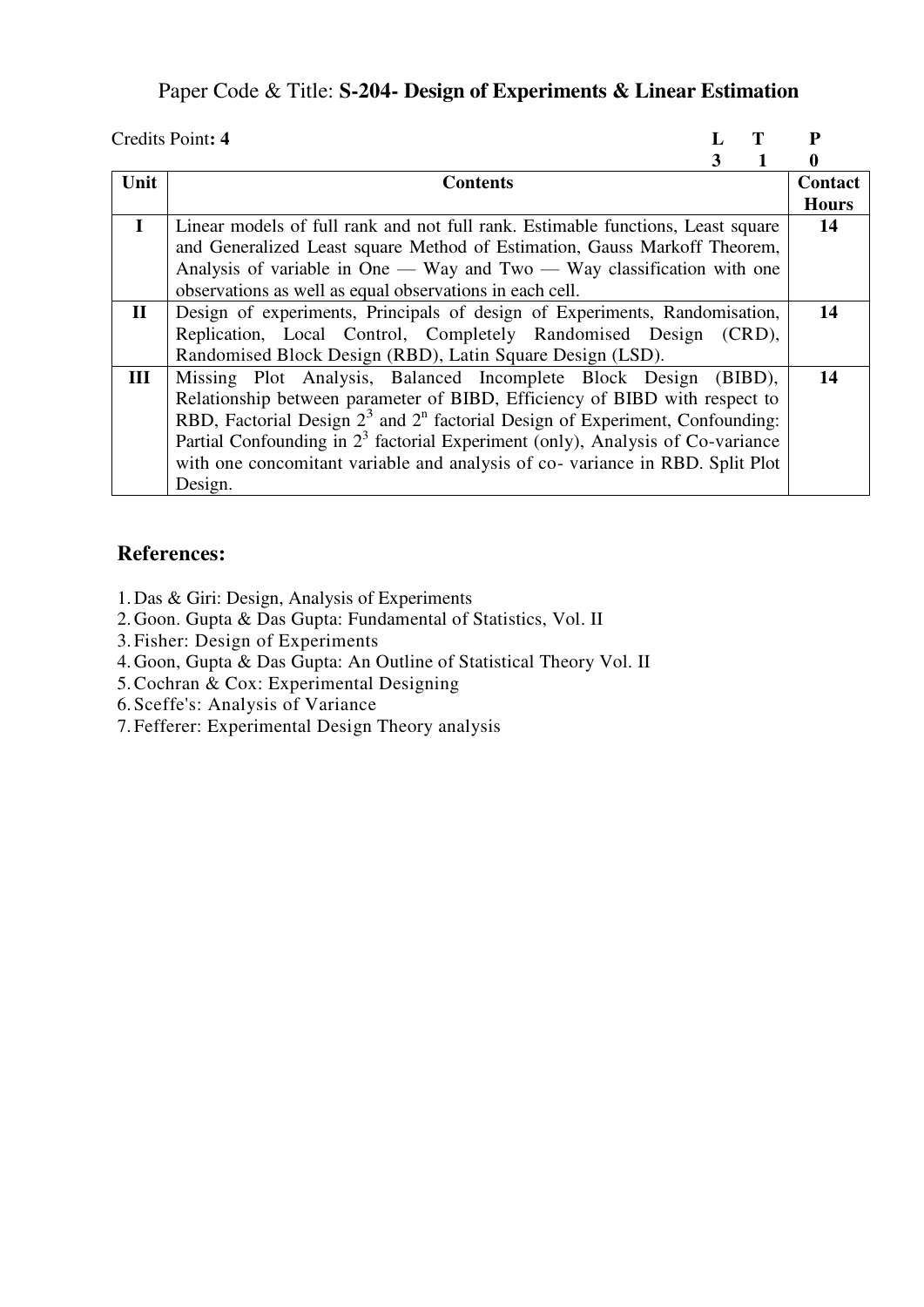# Paper Code & Title: **S-205- Industrial Statistics**

|              | Credits Point: 4                                                                     | Р            |
|--------------|--------------------------------------------------------------------------------------|--------------|
|              |                                                                                      |              |
| Unit         | <b>Contents</b>                                                                      | Contact      |
|              |                                                                                      | <b>Hours</b> |
|              | Time series and its Components. Secular trend. Seasonal Variation, Cyclic            | 14           |
|              | Variation and irregular Variation & measurement of trend, method of Semi-moving      |              |
|              | average, Method of Curve Fitting by Least Square Principal, Fitting of Straight line |              |
|              | Second Degree Polynomial, Experiment Curve.                                          |              |
| $\mathbf{I}$ | Statistical Quality Control- process and Product Control chart for mean. Range,      | 14           |
|              | Standard deviation. Fraction Defective and Number of Defects.                        |              |
| III          | Single Sampling Plan. Double Sampling Plan. SPRT, OC function of SPRT                | 14           |
|              | and ASN of Sequential Sampling Plan.                                                 |              |
|              | Index Number — Introduction                                                          |              |

- 1. Goon Gupta & Das Gupta: Fundamental of statistics. Vol. II
- 2. Gupta. S. C. & Kapoor, V .K.: Applied Statistics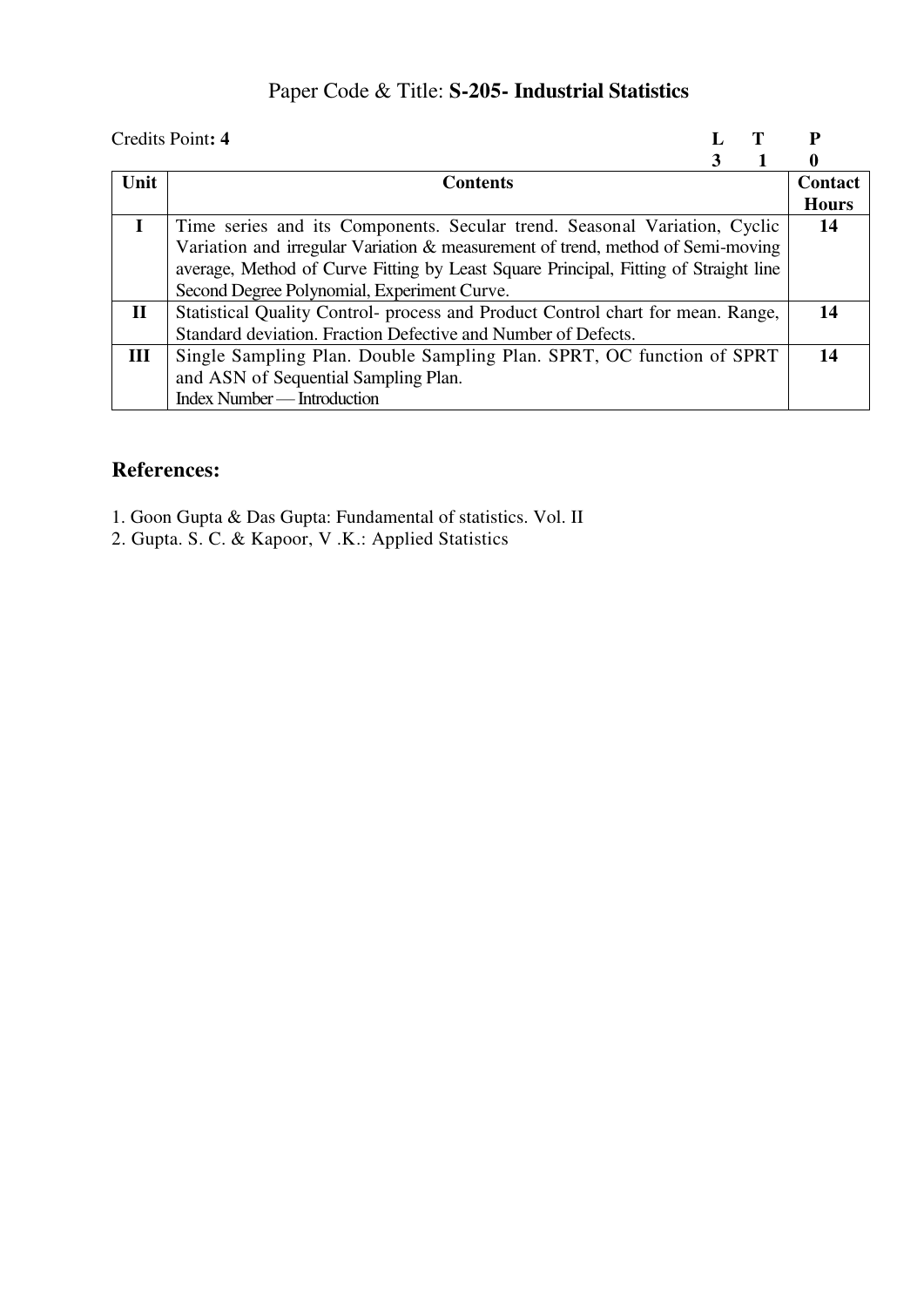# Paper Code & Title: **S-301- Advance Statistical Inference**

|              | Credits Point: 4                                                                                                                                       | L | T            | ${\bf P}$    |
|--------------|--------------------------------------------------------------------------------------------------------------------------------------------------------|---|--------------|--------------|
|              |                                                                                                                                                        | 3 | $\mathbf{1}$ | $\bf{0}$     |
| Unit         | <b>Contents</b>                                                                                                                                        |   |              | Contact      |
|              |                                                                                                                                                        |   |              | <b>Hours</b> |
| $\mathbf I$  | Testing of Hypothesis: Test of Statistical Hypothesis Critical region. Error of                                                                        |   |              | 14           |
|              | type I and Type Level of significance. Optimum tests in different situations. MP                                                                       |   |              |              |
|              | and UMP critical regions, Unbiased Test, UPM critical region. MP and UPM                                                                               |   |              |              |
|              | regions in a random sampling from a Normal Distribution. Type A regions and                                                                            |   |              |              |
|              | Type A <sub>I</sub> regions. Optimum regions and Sufficient Statistics, Randomized test.                                                               |   |              |              |
|              | Composite Hypothesis and similar regions. Similar regions and complete                                                                                 |   |              |              |
|              | sufficient statistics, Construction of most powerful similar regions. Test for                                                                         |   |              |              |
|              | the mean of a normal distribution, Test for the variance of a normal                                                                                   |   |              |              |
|              | distribution. Monotonicity of power functions, Consistency. Invariance,                                                                                |   |              |              |
|              | Likelihood — Ratio Test.                                                                                                                               |   |              |              |
| $\mathbf{I}$ | Sequential Analysis: Two aspects of a Sequential procedure. Sequential                                                                                 |   |              | 14           |
|              | testing OT Hypothesis, Wald's SPRT, determination of A and B. Some results                                                                             |   |              |              |
|              | about the Sample Number n, OC function of SPRT test for a Composite                                                                                    |   |              |              |
|              | Hypothesis. Sequential estimation, Stein's - two stage sampling. Non -                                                                                 |   |              |              |
|              | parametric Inference: Chi-square test of goodness of fit, Kolmogorov — Smirnov one sample test, Comparison of $x^2$ — test and KS test, one sample and |   |              |              |
|              |                                                                                                                                                        |   |              |              |
|              | paired sample problems, The ordinary sign test, The Wilcoxon signed rank test.                                                                         |   |              |              |
|              | Wilcoxon paired sample signed rank test, Comparison of the sign test and                                                                               |   |              |              |
|              | Wilcoxon paried sample signed rank test, Two sample problems, Wald -                                                                                   |   |              |              |
|              | Walfowitz run test. Wolmogorov — Simirnov two sample tests. Mann -                                                                                     |   |              |              |
|              | Whitney U test. Rank tests. Rank test for location. Rank test for dispersion. The                                                                      |   |              |              |
|              | Co-sample problem, Distribution free confidence intervals and tolerance interval.                                                                      |   |              |              |
| III          | Elements of Decision Theory: Some basics concepts. Decision space.                                                                                     |   |              | 14           |
|              | Decision function or decision rule, Admissibility. Minimax approach and                                                                                |   |              |              |
|              | Baye's approach, Structure of Baye's rule, Complete class of rules.                                                                                    |   |              |              |
|              | construction of minimax rules. Least favorable rules, point estimation as                                                                              |   |              |              |
|              | a decision problem, Quadratic loss function. Squared - error loss                                                                                      |   |              |              |
|              | function, Absolute error function Hypothesis testing as a decision                                                                                     |   |              |              |
|              | problem, Interval estimation as decision problem. Confidence Interval                                                                                  |   |              |              |
|              | and Confidence Coefficient. A simple method of obtaining confidence                                                                                    |   |              |              |
|              | limits Confidence belt, A more general method of obtaining confidence                                                                                  |   |              |              |
|              | limits, Shortest confidence intervals, Theory of confidence sets.                                                                                      |   |              |              |

- 1. Out Line of Statistical Theory Goon , Das & Gupta
- 2. Mathematical Statistics S.C. Gupta & V.K. Kapoor.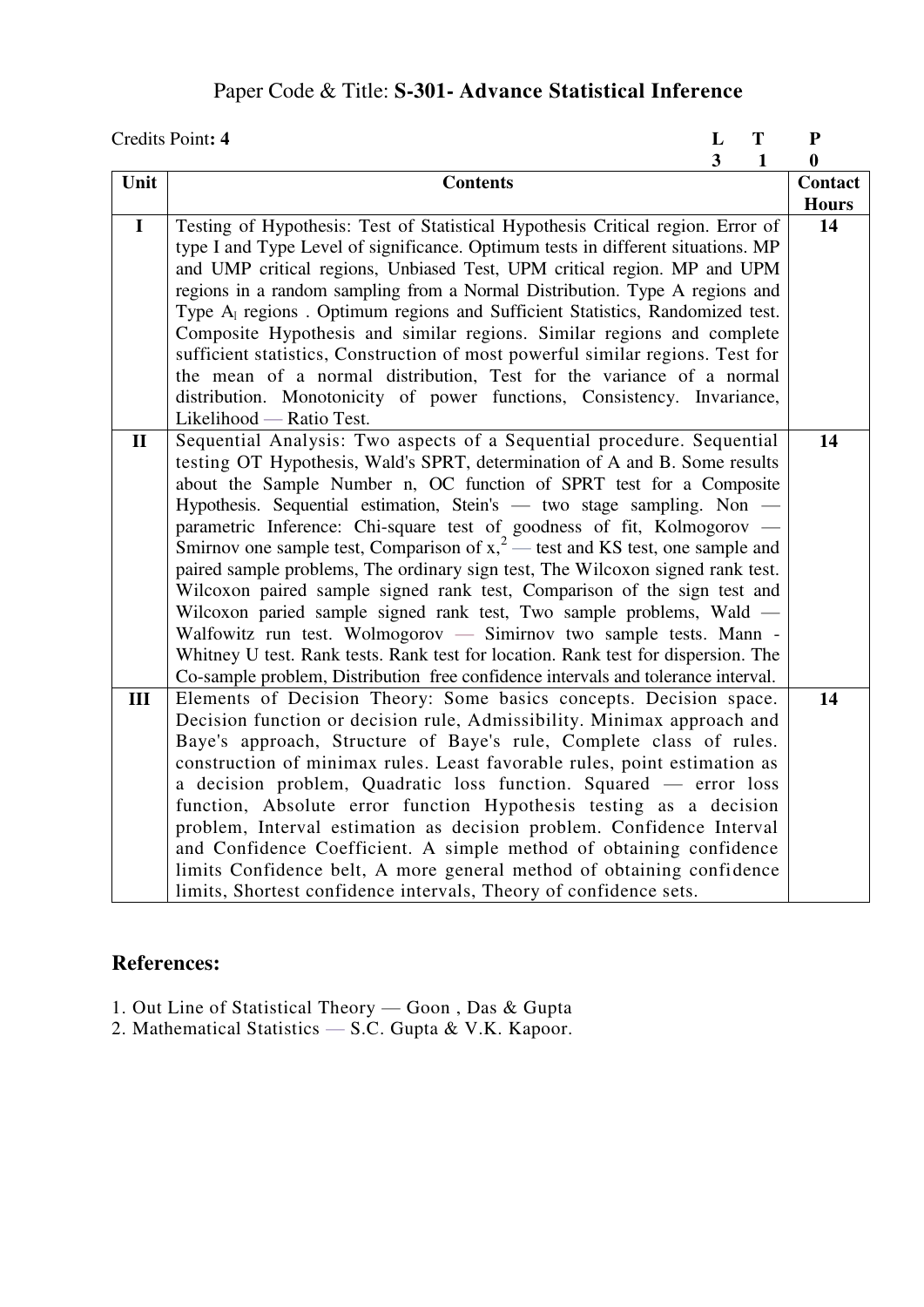# Paper Code & Title: **S-302- Operation Research**

|              | Credits Point: 4                                                                 |   |              |
|--------------|----------------------------------------------------------------------------------|---|--------------|
|              |                                                                                  | 3 | 0            |
| Unit         | <b>Contents</b>                                                                  |   | Contact      |
|              |                                                                                  |   | <b>Hours</b> |
|              | Definition & Scope of Operation Research. Different types of models & their      |   | 14           |
|              | constriction. Linear Programming: Convex Sets. Graphical method. Simplex         |   |              |
|              | method, Revised Simplex method,                                                  |   |              |
| $\mathbf{I}$ | Duality theory, Dual Simplex method, Sensitivity analysis, Multi objective &     |   | -14          |
|              | Goal Programming, Solutions user graphical & Simplex method.                     |   |              |
| III          | Integer Programming: Cutting plan, Branch & Bound techniques for all integer, or |   | 14           |
|              | mixed programming Algorithms for $0 - 1$ , Traveling alesman & Cargo loading     |   |              |
|              | problems. Transportation Problem: Processing of jobs thought machines. CPM &     |   |              |
|              | PERT.                                                                            |   |              |

- 1. Operations Research S.D.Sharma
- 2. Operations Research J.K.Sharma
- 3. Operations Research Ravindran, Phillips Adberg
- 4. Introduction of Operations Research F.S.Hiller & G.J.Liberman
- 5. Operations Research H.A.Taha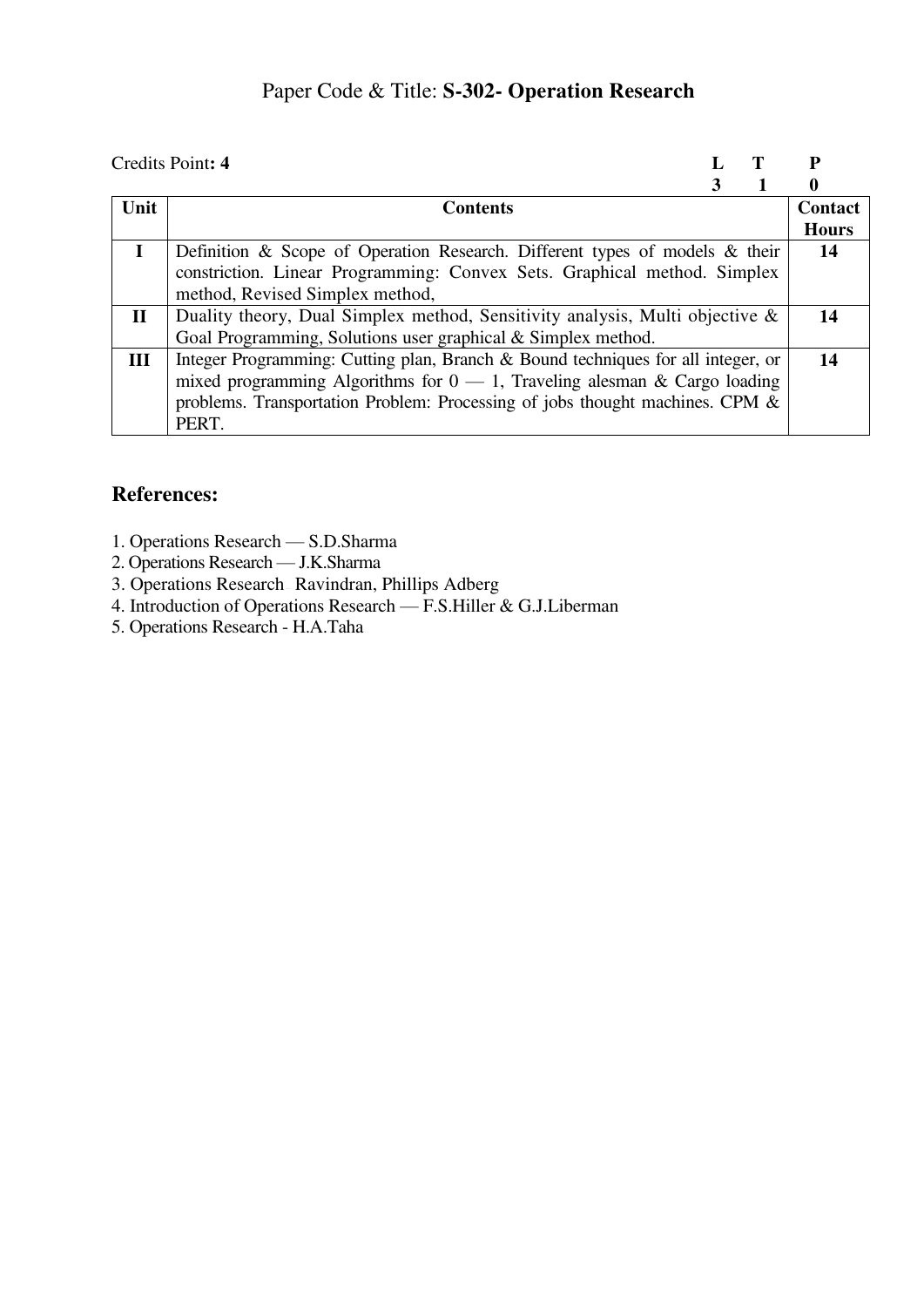### Paper Code & Title: **S-303- Stochastic Process**

| Credits Point: 4 |                                                                               |   | P            |
|------------------|-------------------------------------------------------------------------------|---|--------------|
|                  | 3                                                                             | 1 | $\bf{0}$     |
| Unit             | <b>Contents</b>                                                               |   | Contact      |
|                  |                                                                               |   | <b>Hours</b> |
| $\mathbf{I}$     | Introduction to stochastic processes: Classification of according to state    |   | 14           |
|                  | space and time domain, Countable state Markov chains, Chapman-                |   |              |
|                  | Kolmogorov equations; calculation of n-step transition probability and its    |   |              |
|                  | limit, Stationary distribution, classification of states of Markov chains.    |   |              |
| $\mathbf{I}$     | Discrete state space continuous time MC: Kolmogorov–Feller differential       |   | 14           |
|                  | equations, Poisson process, birth process, Death process, birth and death     |   |              |
|                  | process.                                                                      |   |              |
|                  | Random walk and gambler's ruin problem. Wiener process as a limit of          |   |              |
|                  | random walk, Differential equation and first passage time distribution.       |   |              |
|                  | Renewal theory: Renewal function, renewal equation, Elementary renewal        |   |              |
|                  | theorem and applications, Statement and uses of key renewal theorem, study of |   |              |
|                  | residual life time to a fixed point.                                          |   |              |
| Ш                | Branching process: Galton-Watson branching process, probability of ultimate   |   | 14           |
|                  | extinction, distribution of total number of progeny, Martingale in discrete   |   |              |
|                  | time queueing theory: queueing models, differential equation of distribution  |   |              |
|                  |                                                                               |   |              |
|                  | of birth – death process, M/M/1 queue, M/M/s queue.                           |   |              |

- 1. Adke, S. R. and Manjunath, S. M. (1984): An Introduction to Finite Markov Processes, Willey Eastern.
- 2. Bharat, B. R. (2000): Stochastic Models: Analysis and Applications, New Age International, India.
- 3. Cinlar, E. (1975): Introduction to Stochastic Processes, Prentice Hall.
- 4. Feller, W. (1968): Introduction to Probability and its Applications, Vol. 1, Wiley Eastern.
- 5. Harris, T. E. (1963): The Theory of Branching Processes, Springer-Verlag.
- 6. Hoel, P. G., Port, S. C. and Stone, C. J. (1972): Introduction to Stochastic Processes,Houghton Miffin & Co.
- 7. Jagers, P. (1974): Branching Processes with Biological Applications, Wiley.
- 8. Karlin, S. and Taylor, H. M. (1975): A First Course in Stochastic Processes, Vol. 1, Academic Press.
- 9. Medhi, J. (1982): Stochastic Processes, Wiley Eastern.
- 10. Parzen, E. (1962): Stochastic Processes, Holden-Day.
- 11. Srinivasan, S. K. and Mehata, K. M.: Stochastic processes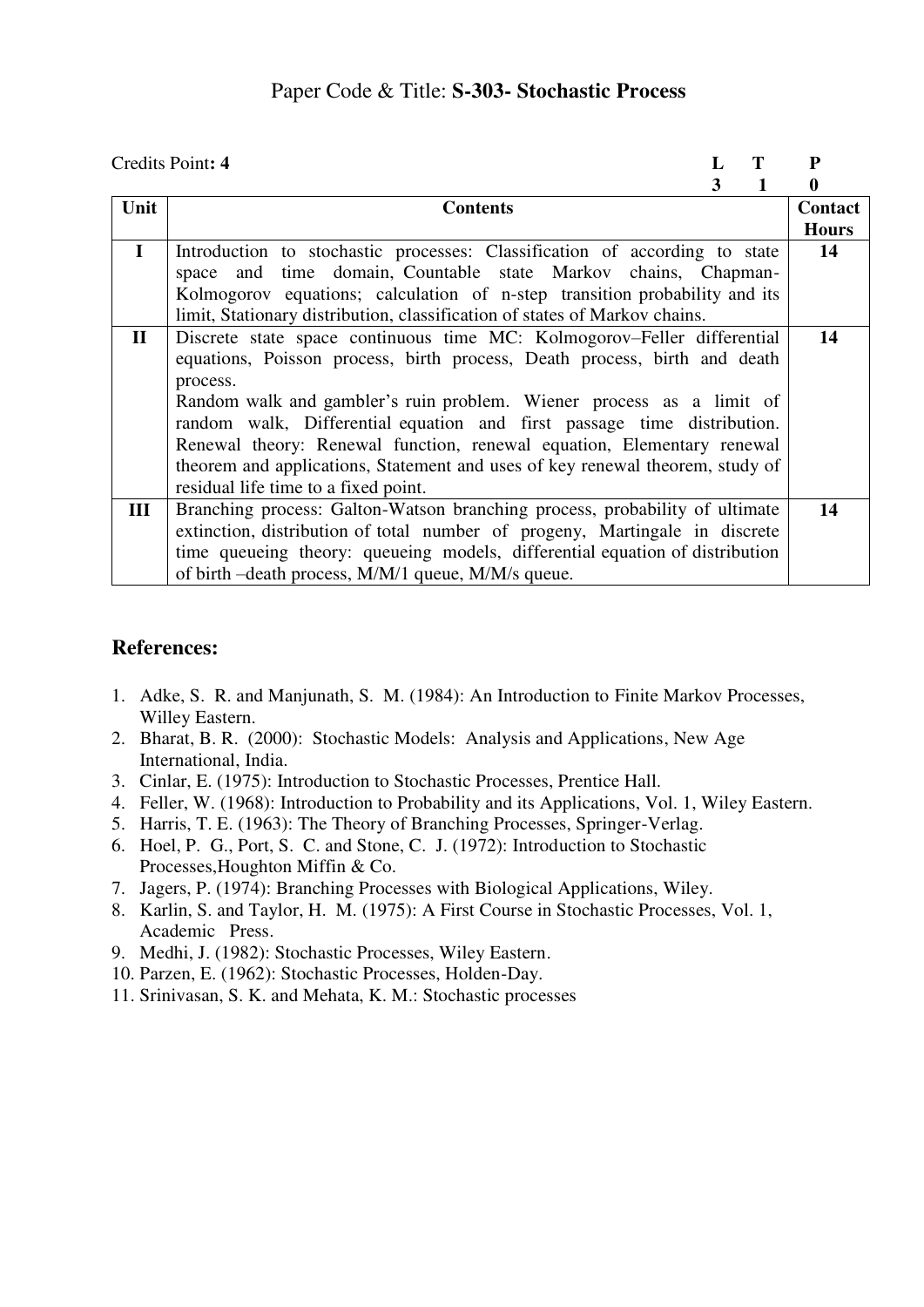### Paper Code & Title: **S-304- Econometrics and Demand Analysis**

|              | Credits Point: 4                                                                   |   | P            |
|--------------|------------------------------------------------------------------------------------|---|--------------|
|              |                                                                                    | 3 | 0            |
| Unit         | <b>Contents</b>                                                                    |   | Contact      |
|              |                                                                                    |   | <b>Hours</b> |
| $\mathbf{I}$ | Nature of econometrics, Linear regression model, assumptions, estimation of        |   | 14           |
|              | parameters by least squares and maximum likelihood methods, test of                |   |              |
|              | hypothesis and confidence estimation for regression coefficients, $R^2$ and        |   |              |
|              | adjusted $R^2$ , Use of extraneous information in terms of exact and stochastic    |   |              |
|              | linear restrictions, restricted restriction and mixed regression methods and their |   |              |
|              | properties, point and interval predictors.                                         |   |              |
| $\mathbf{I}$ | Tests for structural change, use of dummy variables, problem of                    |   | 14           |
|              | multicollinearity, consequences and solutions, estimation of parameters by         |   |              |
|              | Generalized least squares in models with non spherical disturbances                |   |              |
|              | Hetroscedasticity of disturbances, estimation under hetroscedasticity and          |   |              |
|              | test for hetroscedasticity.                                                        |   |              |
| III          | Autocorrelation, Durban- Watson test, Estimation under auto-correlated             |   | 14           |
|              | disturbances Errors in variables model, inconsistency of least squares method      |   |              |
|              | Instrumental variable method.                                                      |   |              |
|              | Demand and Supply curve, price-elasticity of demand, partial elasticity of         |   |              |
|              | demand.                                                                            |   |              |

- 1. Apte P. G. (1990); Text book of Econometrics. Tata McGraw Hill
- 2. Cramer, J. S. (1971): Empirical Econometrics, North Holland.
- 3. Gujarathi, D. (1979): Basic Econometrics, McGraw Hill.
- 4. Intrulligator, M. D. (1980): Econometric models Techniques and applications, Prentice Hall of India.
- 5. Johnston, J. (1984): Econometric methods, Third edition, McGraw Hill.
- 6. Klein, L. R. (1962): An introduction to Econometrics, Prentice Hall of India.
- 7. Koutsoyiannis, A. (1979): Theory of Econometrics, Macmillan Press.
- 8. Malinvaud, E (1966): Statistical methods of Econometrics, North Holland.
- 9. Srivastava, V. K and Giles D. A. E. (1987): Seemingly unrelated regression equations models, Maicel Dekker.
- 10. Theil, H. (1982): Introduction to the theory and practice of Econometrics, John Wiley.
- 11. Walters, A (1970): An introduction to Econometrics, McMillan & Co.
- 12. Wetherill, G. B. (1986): Regression analysis with applications, Chapman Hall.
- 13. Gupta S C & Kapoor V K; Applied Statistics.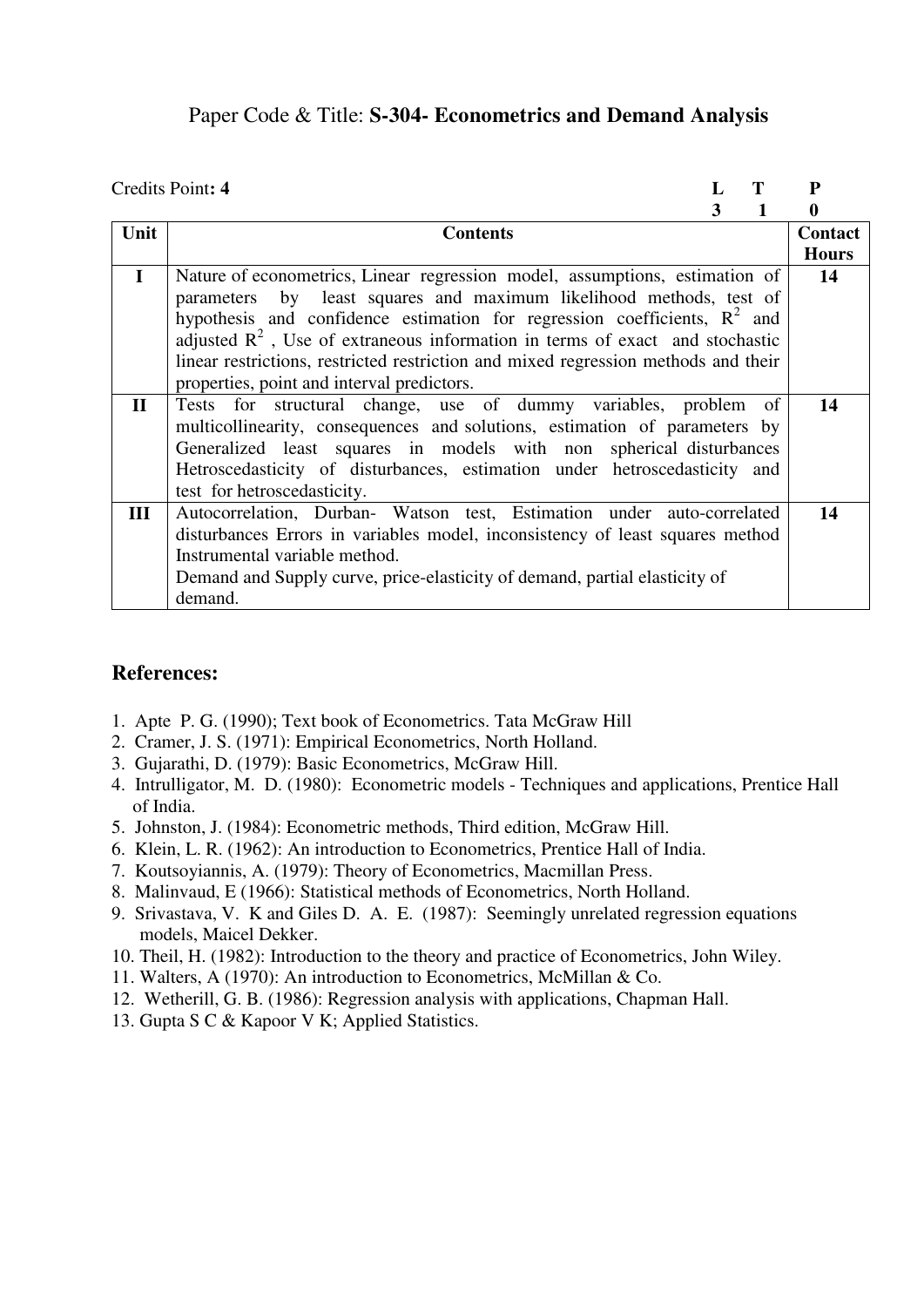### Paper Code & Title: **S-401-** M**ultivariate Analysis**

|              | Credits Point: 4                                                           |   |              |
|--------------|----------------------------------------------------------------------------|---|--------------|
|              |                                                                            | 3 | 0            |
| Unit         | <b>Contents</b>                                                            |   | Contact      |
|              |                                                                            |   | <b>Hours</b> |
|              | Multivariate Normal Distribution (MND), Characteristic function of         |   | -14          |
|              | MND. Marginal and Conditional Distribution, Estimation of Mean Vector      |   |              |
|              | and Covariance Matrix, Partial and Multiple Correlation Coefficient and    |   |              |
|              | Their Estimation in a Sample from Multivariate Normal Distribution.        |   |              |
| $\mathbf{I}$ | Wishart Distribution and its reproductive property and their properties.   |   | 14           |
|              | Concept of generalized variance.                                           |   |              |
| III          | Hotelling's $T^2$ -Distribution, Motivation and Derivation and its optimum |   | -14          |
|              | properties, Mohalanobis. $D^2$ -tests of independence, Wilk's Criterion.   |   |              |

- 1. Anderson, T.W.: An Introduction to Multivariate Statistical Analysis and Edition (Wliey Sries in Probability & Mathematical Statistics)
- 2. Kshiusagar, A.M.: Multivariate Analysis (Matcell Dokker INC. New York)
- 3. Kahtri. C.G.: Multivariate Analysis
- 4. Dillon. W.R. & Goldstein, M.: Multivariate Analysis Method and its Application (Wiley Series in Probability & Mathematical Statistics).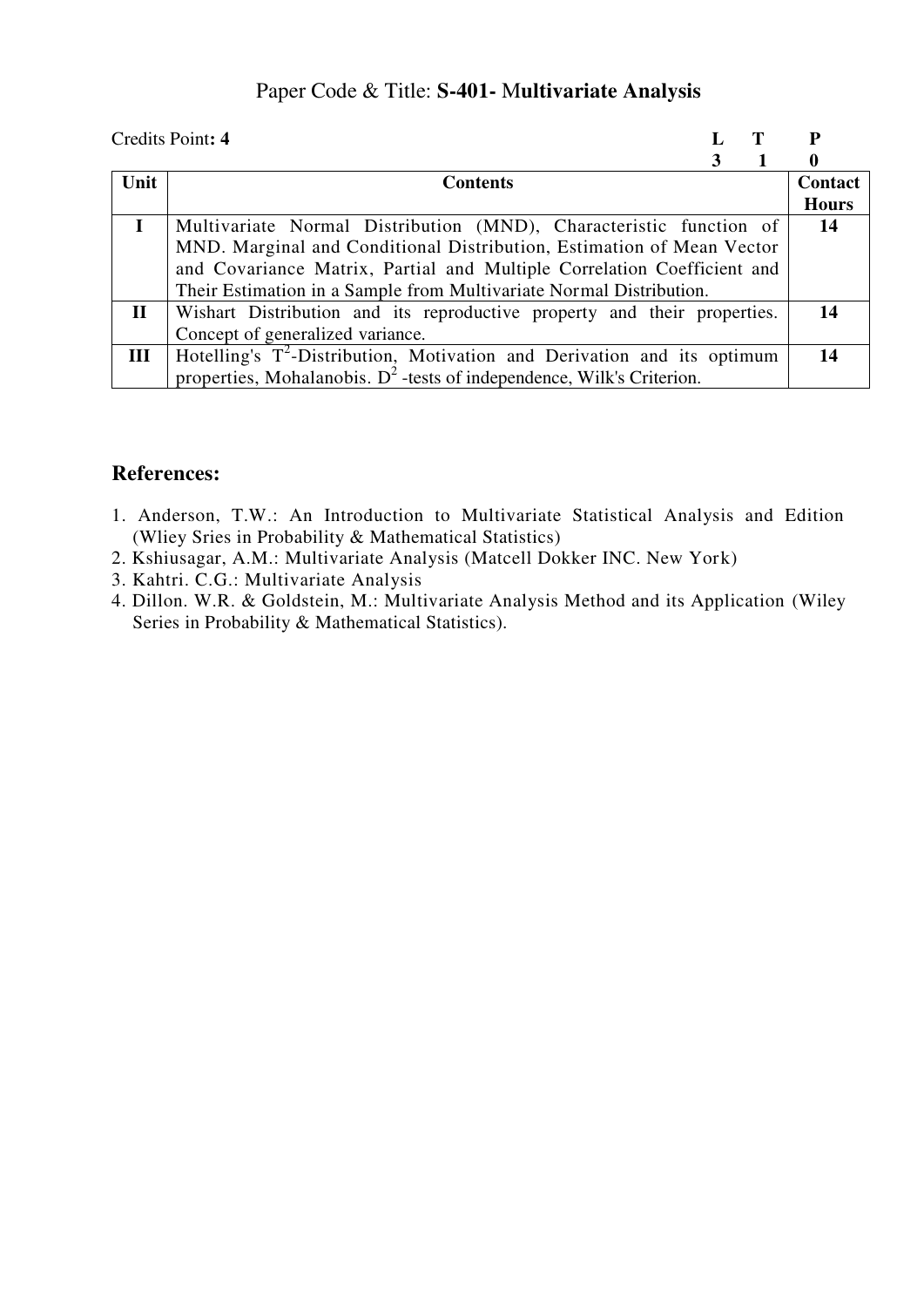# Paper Code & Title: **S-402- Biostatistics & survival Analysis**

| Credits Point: 4<br>L<br>T |                                                                                                                                                                                                                                                                                                        |              | P   |              |
|----------------------------|--------------------------------------------------------------------------------------------------------------------------------------------------------------------------------------------------------------------------------------------------------------------------------------------------------|--------------|-----|--------------|
|                            |                                                                                                                                                                                                                                                                                                        | $\mathbf{3}$ | 1   | $\bf{0}$     |
| Unit                       | <b>Contents</b>                                                                                                                                                                                                                                                                                        |              |     | Contact      |
|                            |                                                                                                                                                                                                                                                                                                        |              |     | <b>Hours</b> |
| $\mathbf{I}$               | Techniques of Demography Analysis-Mortality                                                                                                                                                                                                                                                            |              |     | 14           |
|                            | Indices of mortality measure, Crude Death Rate, Age-Specific death rate, Infant                                                                                                                                                                                                                        |              |     |              |
|                            | Mortality Rate, Neonatal and Prenatal mortality rate, Standardization of                                                                                                                                                                                                                               |              |     |              |
|                            | Mortality Rate, Direct method and Indirect method of Standardization, Life                                                                                                                                                                                                                             |              |     |              |
|                            | table, Relationship between life table function, relationship between $q_x \& M_x$                                                                                                                                                                                                                     |              |     |              |
|                            | relationship between $q_x \& \mu_{x_1}$ relationship between $m_x \& \mu_x$ relationship                                                                                                                                                                                                               |              |     |              |
|                            | between $\epsilon_x^0$ & $\epsilon_{x+1}^0$ , Relationship between $\mu_x$ & $\epsilon_x^0$ Relationship between                                                                                                                                                                                       |              |     |              |
|                            | complete and curtailed expectation of life. Abridged life table, Greville's                                                                                                                                                                                                                            |              |     |              |
|                            | formula between abridged life table function $_nmx \& nq_x$ , Greville's formula for                                                                                                                                                                                                                   |              |     |              |
|                            | construction of an abridged life table, Reed and merrelle's formula problem of                                                                                                                                                                                                                         |              |     |              |
|                            | construction of abridged life table. King's method of construction of a Abridged                                                                                                                                                                                                                       |              |     |              |
|                            | Life table, Sampling distribution of life table function, Estimation of survival                                                                                                                                                                                                                       |              |     |              |
|                            | probability $p_i$ by the method of maximum likelihood.                                                                                                                                                                                                                                                 |              |     |              |
| $\mathbf{I}$               | Techniques of Demographic Analysis Fertility, Indices of Fertility measures,                                                                                                                                                                                                                           |              |     | 14           |
|                            | CBR, GFR, Age-Specific Fertility Rate TFR, GRR & NRR, Relationship                                                                                                                                                                                                                                     |              |     |              |
|                            | between Crude Birth Rate (CBR), General Fertility Rate (GFR) and Total                                                                                                                                                                                                                                 |              |     |              |
|                            | Fertility Rate (TFR)                                                                                                                                                                                                                                                                                   |              |     |              |
|                            | Competing Risk Theory, measurement of competing risks, Hazard rate, crude                                                                                                                                                                                                                              |              |     |              |
|                            | probability ( $Q_{i\delta}$ ), Net probability type A ( $q_{i\delta}$ ), Net probability type B ( $q_{i\delta}$ ),                                                                                                                                                                                     |              |     |              |
|                            | Partial Crude Probability ( $Q_{i\delta,\varepsilon}$ ) $\delta \neq \varepsilon$ , Inter-relation of the probabilities $Q_{i\delta}$ , $q_{i\delta}$ , $q_{i\delta}$ ,<br>$_{\delta}$ , Q <sub>i<math>_{\delta</math>, &amp; Relationship between crude probability and Net-probability type-A,</sub> |              |     |              |
|                            |                                                                                                                                                                                                                                                                                                        |              |     |              |
|                            | Relationship between Net probability type-B $(q_i, \delta)$ and crude probability $(Q_{i\delta})$ ,<br>Relationship between partially Crude probability( $Q_{i\delta,\varepsilon}$ ) and crude probability,                                                                                            |              |     |              |
|                            | Estimation of crude, Net and partially crude probability Neyman's modified $X^2$ -                                                                                                                                                                                                                     |              |     |              |
|                            | method, Estimation of partially crude probability (Qios.).                                                                                                                                                                                                                                             |              |     |              |
| III                        | Concept of time,<br>order and random<br>likelihood<br>censoring,                                                                                                                                                                                                                                       | in           | the | 14           |
|                            | distributions<br>exponential,<br>gamma, Weibull, lognormal and Pareto                                                                                                                                                                                                                                  |              |     |              |
|                            | distributions.                                                                                                                                                                                                                                                                                         |              |     |              |
|                            | Life tables, failure rate, mean residual life and their elementary properties,                                                                                                                                                                                                                         |              |     |              |
|                            | Ageing classes and their properties, Bathtub failure rate.                                                                                                                                                                                                                                             |              |     |              |
|                            | Estimation of survival function - actuarial estimator, Kaplan - Meier                                                                                                                                                                                                                                  |              |     |              |
|                            | estimator, estimation under the assumption of IFR/DFR, Comparison between                                                                                                                                                                                                                              |              |     |              |
|                            | parametric and non-parametric estimates, Total time on test.                                                                                                                                                                                                                                           |              |     |              |
|                            | Two sample problem -log rank test and Gehan test. Semi-parametric regression                                                                                                                                                                                                                           |              |     |              |
|                            | for failure rate $-$ Cox's proportional hazards model with one and several                                                                                                                                                                                                                             |              |     |              |
|                            | covariates, Likelihood Ratio (LR) test for the regression coefficient                                                                                                                                                                                                                                  |              |     |              |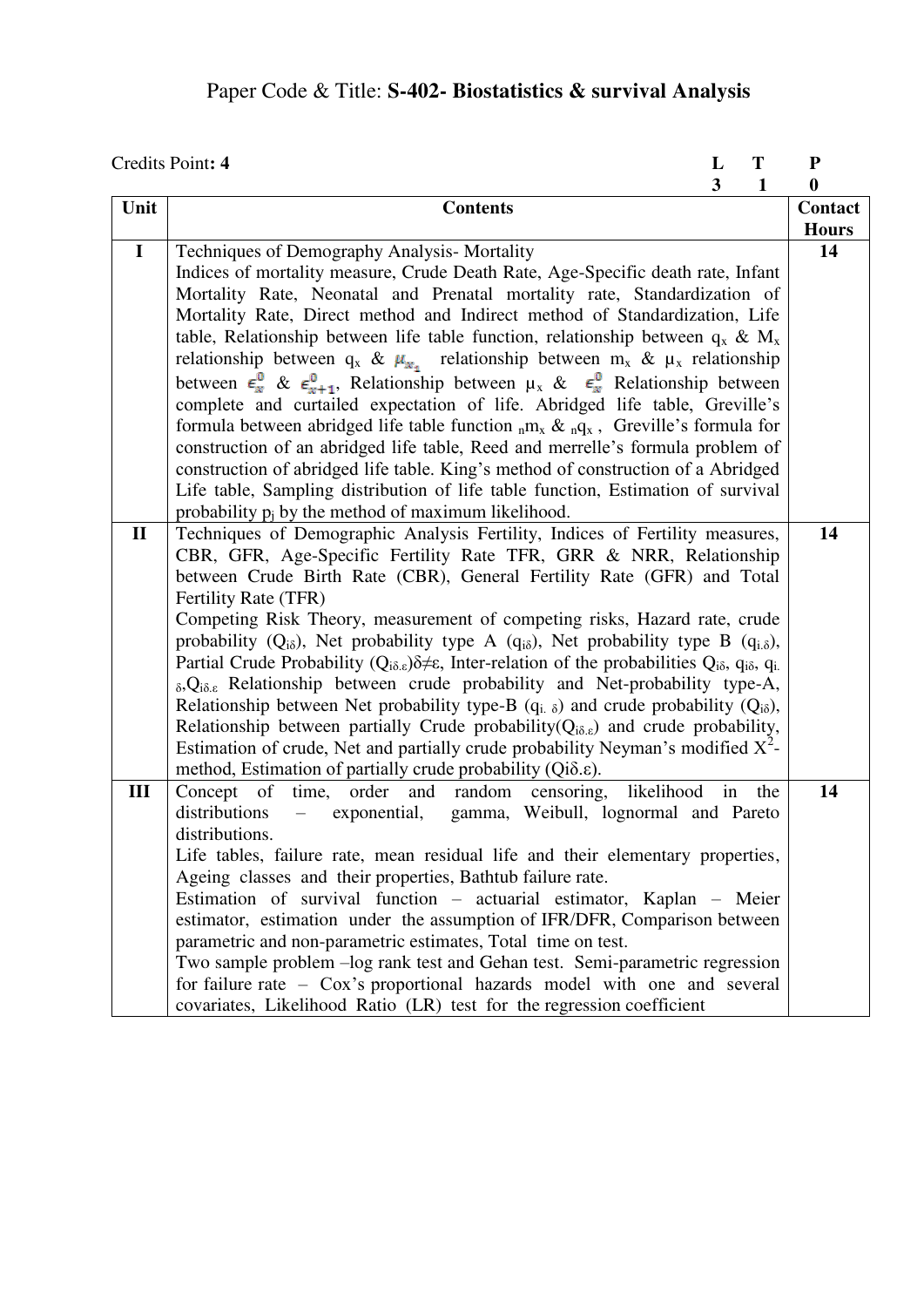### Paper Code & Title: **S-403- Advanced Design of Experiment**

Credits Point: 4 L T P <br>3 1 0  **3 1 0** 

| Unit        | <b>Contents</b>                                                                 | Contact      |
|-------------|---------------------------------------------------------------------------------|--------------|
|             |                                                                                 | <b>Hours</b> |
|             | Partially balanced incomplete block designs. Resolvable and affine resolvable   | 14           |
|             | designs. Dual and linked block designs. Lattice Designs. Construction of PBIB   |              |
|             | designs. Cross-over designs. General                                            |              |
| $\mathbf H$ | Theory of Fractional Factorial Experiments. Optimal designs-<br>Various         |              |
|             | optimality criteria. Symmetric and asymmetric orthogonal arrays and their       |              |
|             | constructions.                                                                  |              |
| III         | Robust Parameter designs. Response surface designs- orthogonality, rotatability | 14           |
|             | and blocking. Weighing designs. Mixture Experiments.                            |              |

- 1. Chakrabarti, M.C. (1962). Mathematics of Design and Analysis of experiments, Asia Publishing House.
- 2. Cornell, John A. (2002). Experiments with Mixtures, John Wiley & Sons.
- 3. Das, M. N. and Giri, N. C. (1986). Design and Analysis of Experiments, Wiley Eastern Limited.
- 4. Dey, A. (1986). Theory of Block Designs, John Wiley & Sons.
- 5. Dey, A. and Mukerjee, R. (1999). Fractional Factorial Plans, John Wiley & Sons.
- 6. Hedayat, A. S., Sloane, N. J.A. and Stufken, J. (1999). Orthogonal Arrays: Theory and Applications, Springer.
- 7. Hinkelmann, K. and Kempthorne, O. (2005). Design and Analysis of Experiments, Vol. 2: Advanced Experimental Design, John Wiley & Sons.
- 8. Jones, B. and Kenward, M.G. (2003). Design and Analysis of Cross-over Trials. Chapman & Hall/CRC Press.
- 9. Montgomery, D. C. (2005). Design and Analysis of Experiments, Sixth Edition, John Wiley & Sons.
- 10. Myers, R. H. and Montgomery, D. C. (2002). Response Surface Methodology: Process and Product Optimization using Designed Experiments, John Wiley & Sons.
- 11. Raghavarao, D. (1970). Construction and Combinatorial Problems in Design of Experiments, John Wiley & Sons.
- 12. Wu, C. F. J. and Hamada, M. (2000). Experiments: Planning, Analysis and Parameter Design Optimization, John Wiley & Sons.